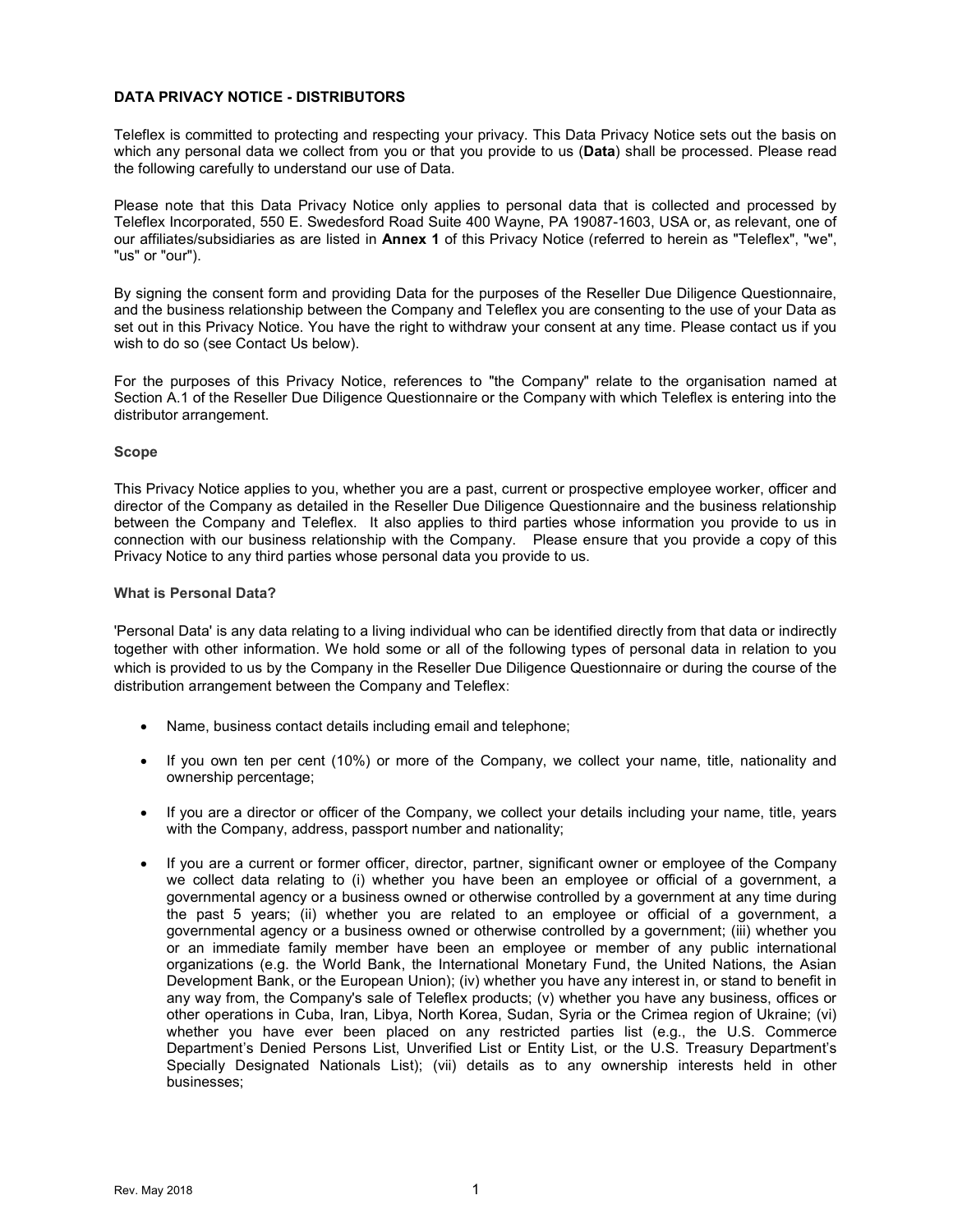- If you are an employee solely or primarily dedicated to the sale of Teleflex products, we collect data including your name, title and years with your employer, identity and verification details and supporting documentation such as a copy of passport;
- We collect data as to whether you or an immediate family member are a member of a political party;
- We may collect data as to whether you have ever been accused of, investigated regarding, indicted for, charged with, convicted of, or plead guilty or no contest to, any crime involving bribery, corruption or the import, export or distribution of goods;
- Additional information that you provide to us, for example by email or telephone calls for due diligence purposes or as required for the purpose of the distribution arrangement between the Company and Teleflex.

# Purpose and Legal Basis for Processing Your Data

We will hold, process and may disclose your personal data for the following purposes:

| <b>Purpose for Processing</b>                                                                                                                                                                                                                                                                                                   | <b>Legal Basis for Processing</b>                                                                                                                                                                                                                                                                                                                                                                                                                                                                                                                                                                                                                              |
|---------------------------------------------------------------------------------------------------------------------------------------------------------------------------------------------------------------------------------------------------------------------------------------------------------------------------------|----------------------------------------------------------------------------------------------------------------------------------------------------------------------------------------------------------------------------------------------------------------------------------------------------------------------------------------------------------------------------------------------------------------------------------------------------------------------------------------------------------------------------------------------------------------------------------------------------------------------------------------------------------------|
| To carry out and complete our due diligence<br>processes and screening processes,<br>including<br>carrying out searches and verifying your identity to<br>ensure that your name is not included on any of the<br>lists set out at <b>Annex 2</b> , including financial or other<br>sanctions lists, or restricted persons list. | This processing will be carried out on the basis<br>➤<br>of your explicit consent. You can withdraw<br>your consent at any time by contacting us (see<br>'Contact Us' section below)                                                                                                                                                                                                                                                                                                                                                                                                                                                                           |
| To provide you with information in relation to the due<br>diligence process or our business relationship;<br>To notify you about changes to our business<br>arrangement;<br>To fulfill the business arrangement between us and<br>the Company;<br>To complete and contribute to any audits.                                     | This use of your data is necessary for our<br>➤<br>legitimate business interest in managing our<br>business including legal, personnel,<br>administrative and management purposes and<br>for the prevention and detection of crime. We<br>have carried out a balancing test to ensure that<br>your interests do not override this legitimate<br>business interest of ours. For more information<br>on this balancing test carried out by Teleflex<br>please contact PrivacyOfficial@teleflex.com.<br>Please note that you have a right to object to<br>processing of your personal data where that<br>processing is carried on for our legitimate<br>interest. |

# Special Categories of Personal Data

Certain categories of your personal data are regarded as 'special'. Special data includes information relating to an individual's:

- Physical or mental health;
- Religious, philosophical or political beliefs;
- Trade union membership;
- Ethnic or racial origin;
- Biometric or genetic data; and
- Sexual orientation.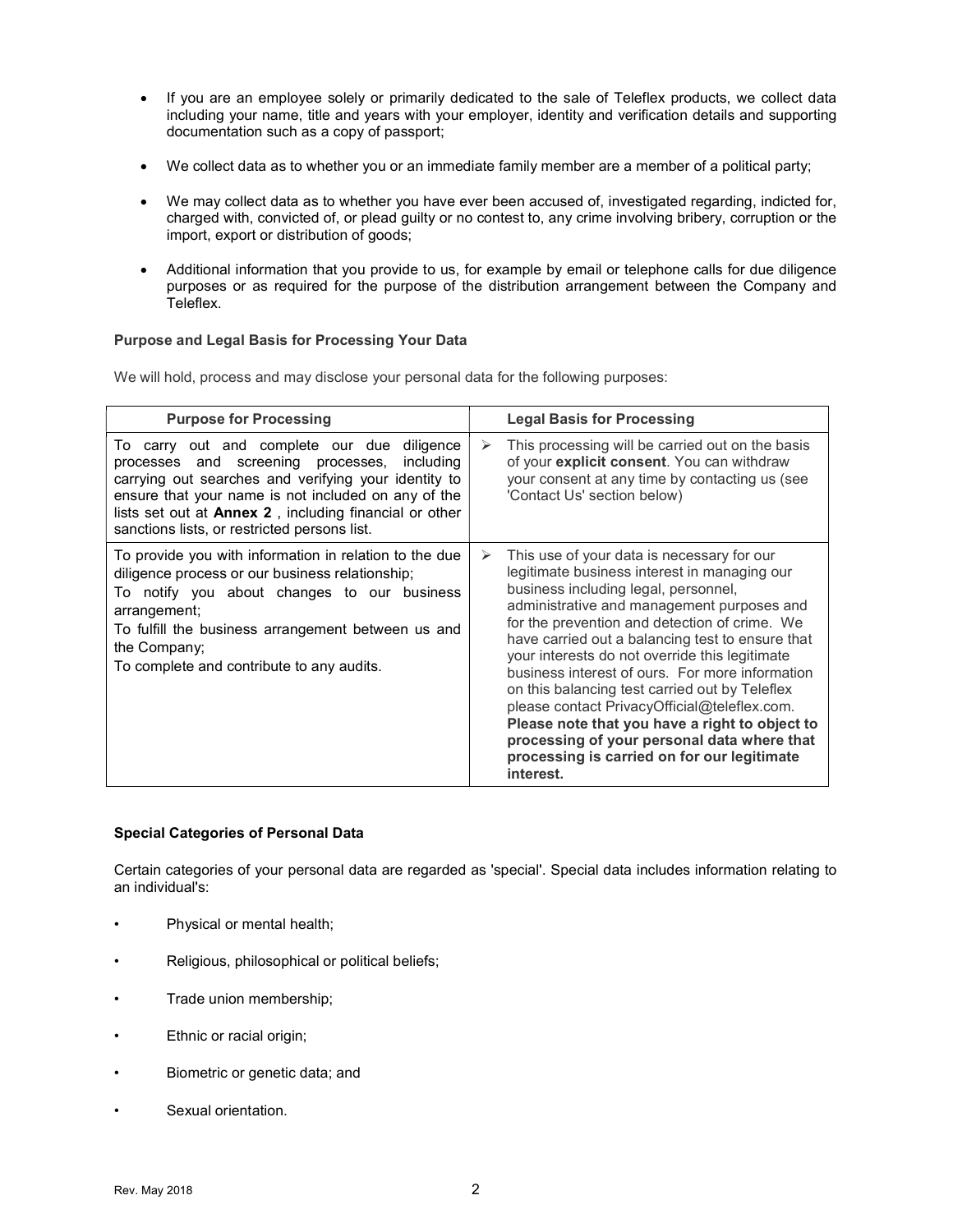# Purpose and Legal Basis for Processing Your Special Data

We will hold, process and may disclose your personal data for the following purposes:

| <b>Purpose for Processing</b>                                                                                                                                                                                                                                                                                     | <b>Legal Basis for Processing</b>                                                                                                                                                    |
|-------------------------------------------------------------------------------------------------------------------------------------------------------------------------------------------------------------------------------------------------------------------------------------------------------------------|--------------------------------------------------------------------------------------------------------------------------------------------------------------------------------------|
| Carry out and complete our due diligence processes<br>and screening processes, including carrying out<br>searches and verifying your identity to ensure that<br>your name is not included on any of the lists set out<br>at Annex 2, including financial or other sanctions<br>lists, or restricted persons list. | This processing will be carried out on the basis<br>➤<br>of your explicit consent. You can withdraw<br>your consent at any time by contacting us (see<br>'Contact Us' section below) |

We will hold on to your Data only for as long as necessary for the purposes of our due diligence process, for the duration of the related services being provided (if applicable) or as required by law.

# Recipients of your Personal Data

We may disclose the Data that we collect as described in this Privacy Notice to third parties or agents, including without limitation to:

- Our affiliate companies, namely subsidiaries of Teleflex Incorporated;
- Contractors, such as regulatory contractors, tax advisors, accountants and sales agents;
- Service providers, such as payroll providers and information technology providers;
- Legal advisors for the purposes of complying with our legal obligations, seeking advice and for the defence of any legal claims;
- Insurers for the purposes of complying with our legal obligations, seeking advice and for the defence of any claims;
- Auditors for the purposes of complying with our legal obligations;
- other third parties we use to support our business, the due diligence/screening process and the management of the business relationship, such as KPMG and Dun & Bradstreet;
- a buyer or other successor in the event of a merger, divestiture, restructuring, reorganization, dissolution or other sale or transfer of some or all of Teleflex and its affiliates' business, whether as a going concern or as part of a bankruptcy, liquidation or similar proceeding, in which the Data held by us about our service providers is among the assets transferred.

We may also disclose the Data:

- To comply with any court order, law or legal process, including in response to any government or regulatory request; and/or
- If we believe disclosure is necessary or appropriate to protect the rights, property, or safety of Teleflex and its affiliates, our customers or others. This includes exchanging information with other companies and, government authorities and organizations for the purposes of fraud protection, customs and trade compliance and credit risk reduction.

## Transfer of Personal Data outside of the EEA

Such disclosures will involve the transfer of Data to countries located outside of the European Economic Area ("EEA"), including the USA, which may not afford you an adequate level of protection in relation to the processing of your Data as that provided in the EEA. Appropriate safeguards are in place to protect any transfer of your Data. Teleflex stores Data on servers in the USA hosted by a third party provider, TierPoint Hosted Solutions, 99 TW Alexander Durham, NC, USA 27709. TierPoint Hosted Solutions is Privacy Shield certified, providing a reasonable level of data protection as required by the General Data Protection Regulation ("GDPR"). Please contact us if you wish to obtain further information in relation to those safeguards (see "Contact us" below).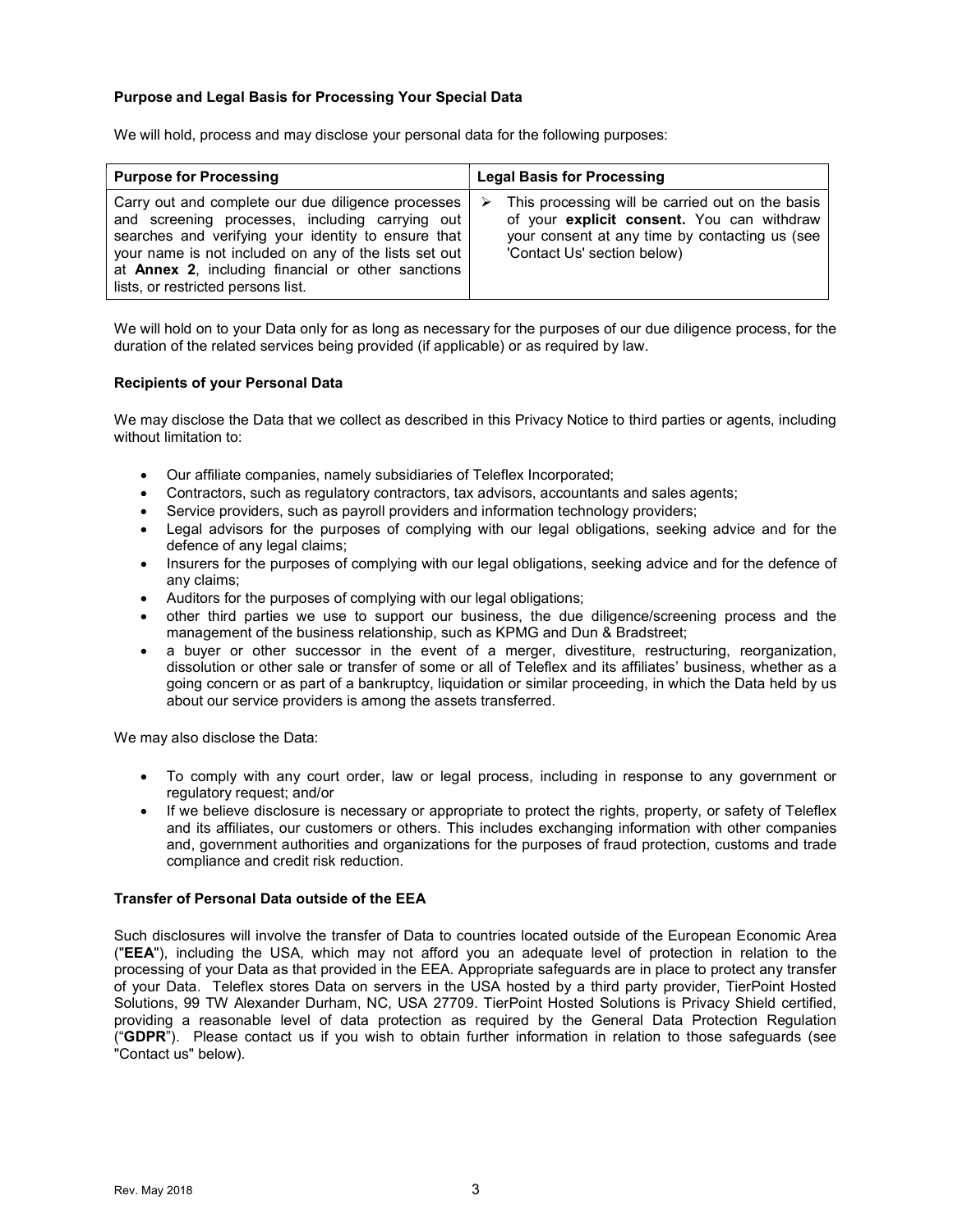# Your rights

You have the right to request access to, rectification, or erasure of your Data, or restriction of processing or to object to processing of your Data, as well as the right to data portability. The following is a summary of what these rights involve:

- The right of access enables you to receive a copy of your Data.
- The right to rectification enables you to correct any inaccurate or incomplete Data.
- The right to erasure enables you to ask us to delete your Data in certain circumstances, for example where it is no longer necessary for us to process it or if you consider it is being unlawfully processed. Your request can be refused if the processing is necessary to comply with an EU or Irish legal obligation or for the exercise or defence of legal claims.
- The right to restrict processing enables you to ask us to halt the processing of your Data in certain circumstances, for example if you want us to verify its accuracy or our legitimate interests in processing it.
- The right to object enables you to object to your Data being processed in certain circumstances, including where the processing is carried out on the basis of our legitimate interests (or those of a third party) or where your Data is used by us to carry out direct marketing. We will stop such processing unless there are compelling legitimate grounds for the processing or the processing is necessary for the exercise or defence of legal claims. You also have the right to object to us processing your Data for direct marketing purposes.
- The right to data portability enables you to request us to transmit Data, that you provided to us, to a third party without hindrance, or to give you a copy of it so that you can transmit it to a third party.

We will respond to your request in writing, or orally if requested, as soon as practicable and in any event not more than one month after receipt of your request. We may request proof of identification to verify your request. All requests should be addressed to PrivacyOfficial@teleflex.com.

You have the right to lodge a complaint with the Data Supervisory Authority, in particular in the Member State of your residence, place of work or place of alleged infringement, if you consider that the processing of your Data infringes the GDPR.

## Security and where we store your personal data

We are committed to protecting the security of your Data. We use a variety of security technologies and procedures to help protect your Data, taking into account the risks presented by the processing, in particular from accidental or unlawful destruction, loss, alteration, unauthorised disclosure of, or access to personal data transmitted, or stored and used. We have implemented strict internal guidelines to ensure that your privacy is safeguarded at every level of our organisation. We will continue to revise policies and implement additional security features as new technologies become available.

## Changes to this Privacy Notice

We reserve the right to change this Privacy Notice from time to time for business or operation reasons. If we make any material changes, we will notify you by contacting the Company in writing and advising of any such changes.

# Contact Us

Questions, comments, requests and complaints regarding this Privacy Notice and the information we hold are welcome and should be addressed to: PrivacyOfficial@teleflex.com.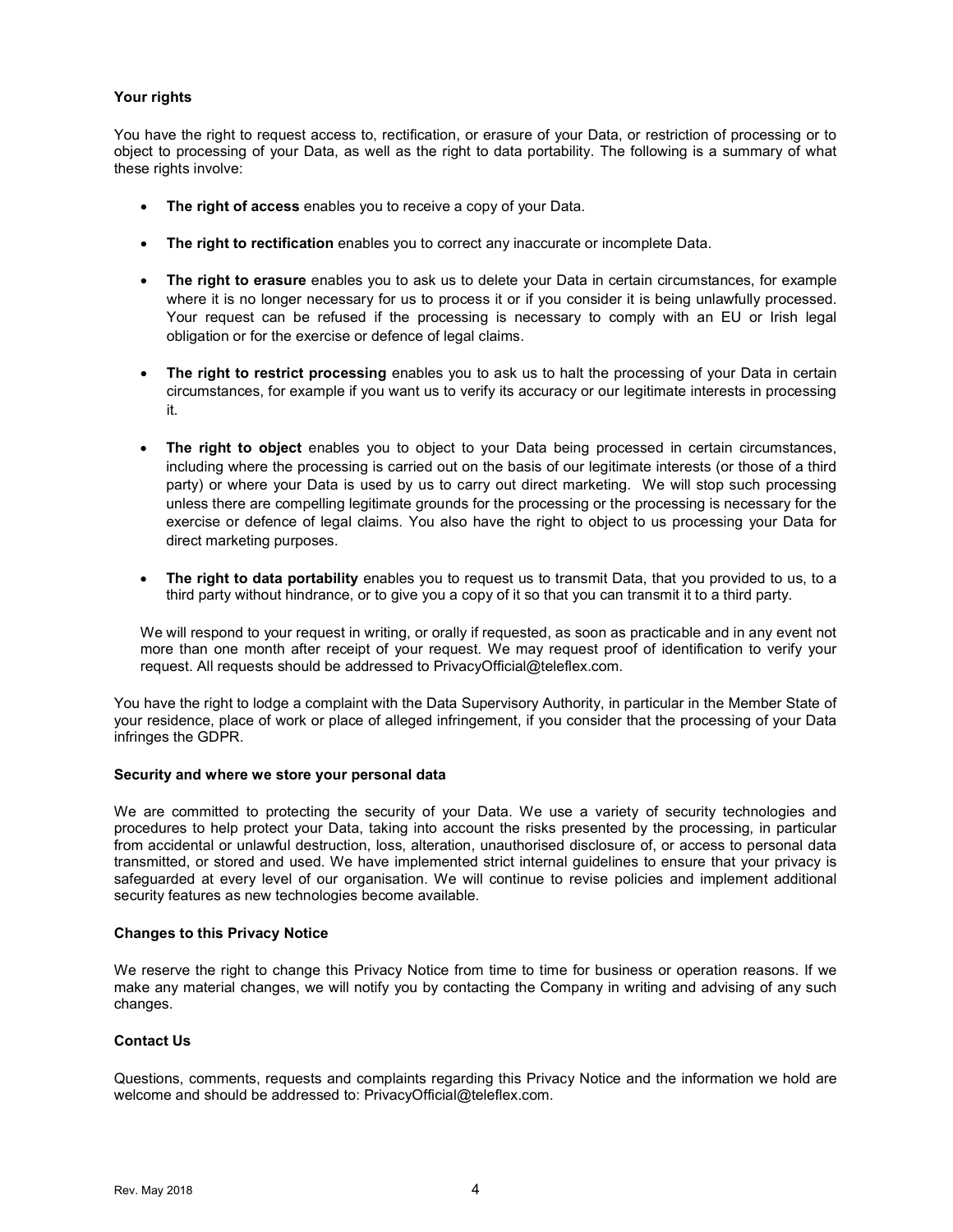# ANNEX 1

Teleflex Medical Europe Limited

Teleflex Medical BVBA

ARROW International CR, a.s.

Teleflex Medical, s.r.o.

Teleflex Medical SAS

Teleflex Medical, S.A.

Teleflex Medical GmbH

Teleflex Medical Hellas s.a.

Teleflex Medical B.V.

Teleflex Polska sp. z o.o.

TFX Group Limited

NeoTract, Inc.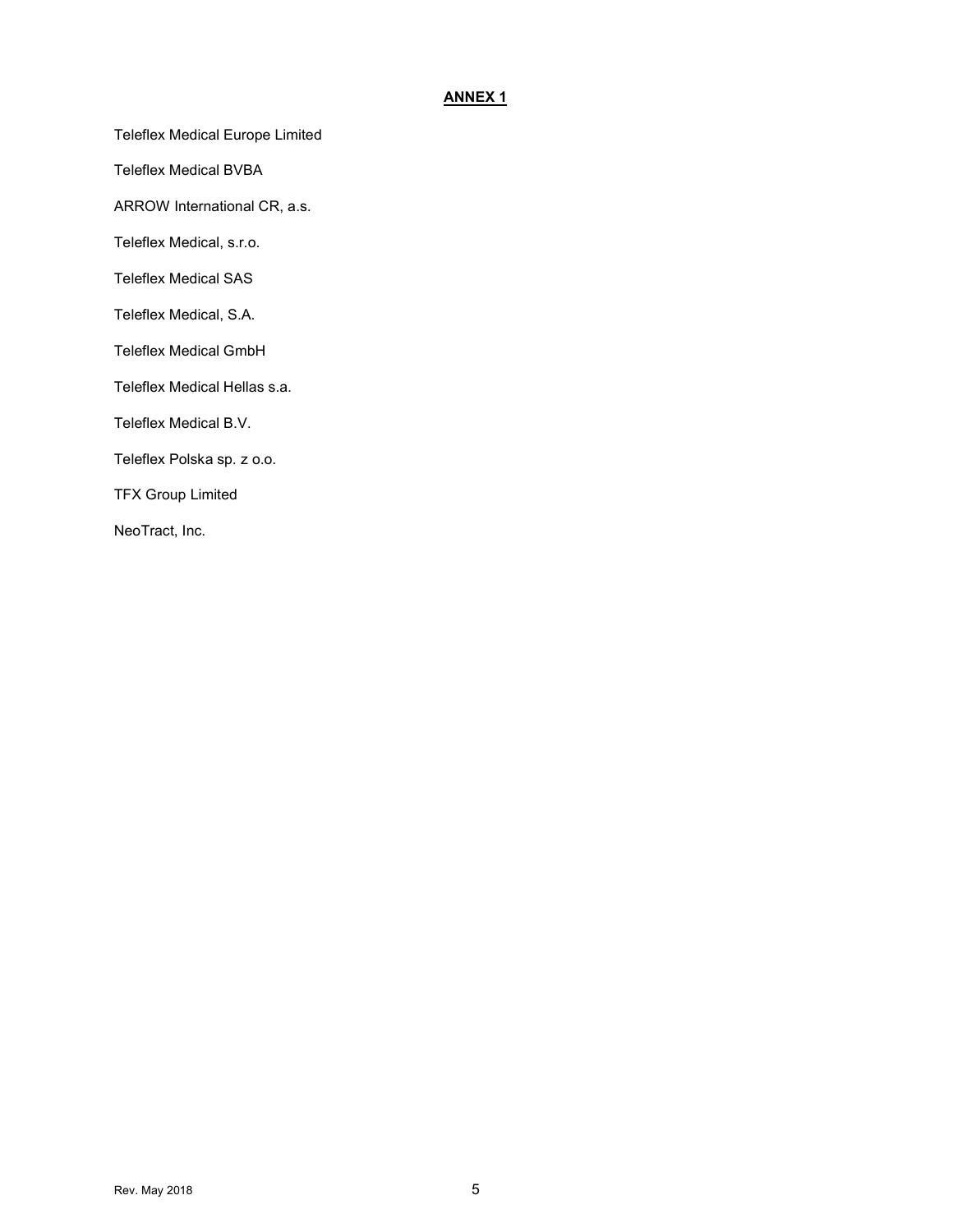## ANNEX 2

### Export-related Restricted, Denied, and Blocked Persons Lists

- Department of Commerce Denied Persons [BIS]
- Department of Commerce Entity List [BIS]
- Department of Commerce "Unverified" List [BIS]
- Department of State Arms Export Control Act Debarred Parties [DDTC]
- Department of State Cuba Restricted List
- Department of State Nonproliferation Orders
- o Executive Order 13382
	- o Iran and Syria Nonproliferation Act
	- o Executive Order 12938, as amended
	- o Missile Sanctions Laws
	- o Chemical and Biological Weapons Sanctions Laws
	- o Sanctions for the Transfer of Lethal Military Equipment
	- o Iran, North Korea, and Syria Nonproliferation Act Sanctions (INKSNA)
	- o Iran Sanctions Act (ISA) and the Iran Threat Reduction and Syria Human Rights Act (TRA)
	- o CAATSA Section 231(d) Defense and Intelligence Sectors of the Government of the Russian Federation
- Department of State Munitions Export Control Orders [DDTC]
- Weapons of Mass Destruction Trade Control Designations [OFAC]
- Department of State Designated Terrorist Organizations
- Department of State Terrorist Exclusion List
- U.S. Treasury Department Palestinian Legislative Council List [OFAC]
- U.S. Federal Register General Orders

### Sanction Programs-related Blocked Persons Lists

- U.S. Treasury Department Specially Designated Nationals and Blocked Persons, including Cuba and Merchant Vessels, Iran, Iraq and Merchant Vessels, Sudan Blocked Vessels [OFAC]
	- o Department of Treasury Specially Designated Terrorist Organizations and Individuals
	- o Department of Treasury Specially Designated Narcotic Traffickers and Narcotics Kingpins
	- o Department of Treasury Foreign Narcotics Kingpins
	- o Department of Treasury Sanctions Related to Significant Malicious Cyber-Enabled Activities
	- o List of Foreign Financial Institutions Subject to Part 561
- U.S. Treasury Department Foreign Sanctions Evaders List (FSE-IR, FSE-SY) [OFAC]
- U.S. Treasury Department Sectoral Sanctions Identifications List (UKRAINE-EO13662) [OFAC]
- U.S. Treasury Department List of Persons Identified as Blocked Solely Pursuant to Executive Order 13599 [OFAC]
- United Nations Consolidated List
	- o U.N. sanctions measures (assets freeze, travel ban, or arms embargo) imposed by the Security Council on individuals and entities under Security Council Resolutions 751 (1992) and 1907 (2009) concerning Somalia and Eritrea, 1267 (1999) and 1989 (2011) concerning Al-Qaida and associated individuals and entities, 1518 (2003), 1521 (2003) concerning Liberia, 1533 (2004) concerning The Democratic Republic of the Congo, 1572 (2004) concerning Côte d'Ivoire, 1591 (2005) concerning The Sudan, 1718 (2006), 1737 (2006), 1970 (2011) concerning Libya, 1988 (2011), and 2048 (2012) concerning Guinea-Bissau.
- UN Port Ban Vessels
- OMM Vessels Blacklisted in Annex III of UN Resolution 2270 (2016)
- UN Designated Vessels Pursuant to Resolutions 1718 and 2270

#### General Services Administration GSA Federal Agency and Cause and Treatment Codes

- U.S. General Services Administration List of Parties Excluded from Federal Procurement Programs [SAM/EPLS]
- U.S. General Services Administration List of Parties Excluded from Federal Nonprocurement Programs [SAM/EPLS]
- U.S. General Services Administration List of Parties Excluded from Federal Reciprocal Programs [SAM/EPLS]

### Law Enforcement-related Wanted Persons Lists

- Air Force Office of Special Investigations Top Ten Fugitives
	- o Focuses on four priorities: to exploit counterintelligence activities for force protection, to resolve violent crime impacting the Air Force, to combat threats to Air Force information systems and technologies, and to defeat and deter acquisition fraud.
- Bureau of Alcohol, Tobacco, Firearms and Explosives Most Wanted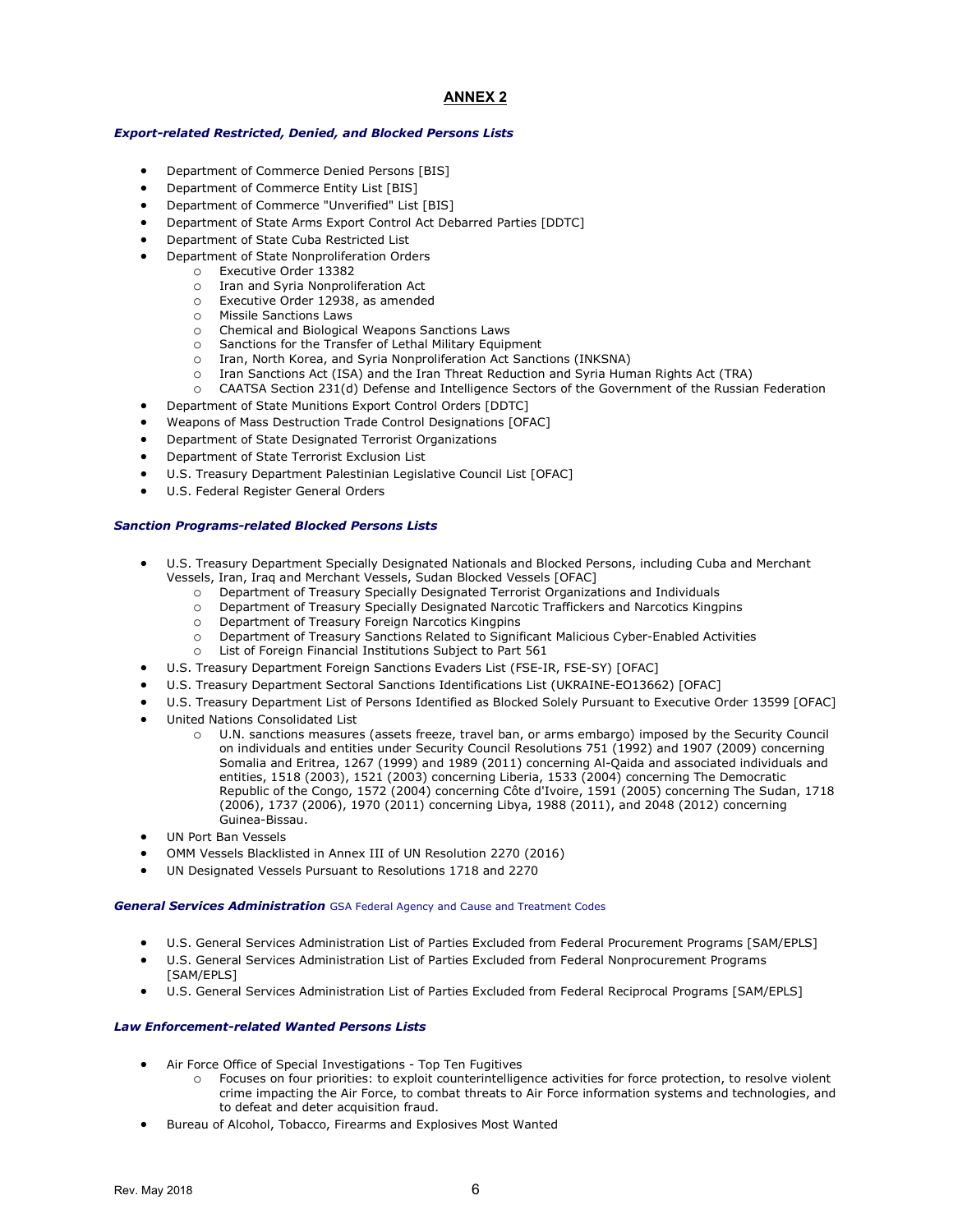- o Enforces U.S. federal laws and regulations relating to alcohol, tobacco products, firearms, explosives, and arson.
- FBI Ten Most Wanted Fugitives
	- o Investigative functions fall into the categories of applicant matters, civil rights, counterterrorism, foreign counterintelligence, organized crime/drugs, violent crimes and major offenders, and financial crime.
- FBI Most Wanted Terrorists
	- Lists alleged terrorists that have been indicted by sitting Federal Grand Juries in various jurisdictions in the United States for the crimes reflected on their wanted posters.
- FBI Wanted Fugitives
- **•** FBI Kidnappings and Missing Persons
- FBI Seeking Information
- Food and Drug Administration Clinical Investigators
- Food and Drug Administration Disqualified and Restricted
- Food and Drug Administration Debarment List
	- Individuals that have had various restrictions placed against them by the Food and Drug Administration (FDA) for scientific misconduct.
- Department of Homeland Security Investigations Most Wanted
	- o Terrorism, Drug Smuggling, Money Laundering, Human Trafficking/Smuggling, Import/Export Violations, Child Pornography/Exploitation, Document and Benefit Fraud, Gang-related Crimes, Intellectual Property Rights Violations, Worksite Enforcement.
- Naval Criminal Investigative Service Wanted Fugitives
	- o Conducts felony criminal investigations and counterintelligence for the Department of the Navy, and managing Navy security programs.
	- U.S. Immigration and Customs Enforcement and Removal Operations Most Wanted
		- U.S. Immigration and Customs Enforcement (ICE) enforces federal laws governing border control, customs, trade and immigration to promote homeland security and public safety.
- U.S. Drug Enforcement Administration Major International Fugitives
	- Enforces controlled substances laws and regulations of the United States and brings to the criminal and civil justice system of the United States those entities and individuals involved in the growing, manufacture, or distribution of controlled substances appearing in or destined for illicit traffic in the United States.
- U.S. Marshals Service Top 15 Most Wanted
- U.S. Marshals Service Major Fugitive Cases
	- o Involved in most every federal law enforcement initiative. U.S. Marshals major cases and top 15 most wanted consist of individuals with a history of violent crimes who may be considered armed and dangerous.
- U.S. Secret Service Most Wanted
	- o The United States Secret Service is mandated to carry out two missions: protection and criminal investigations. In criminal investigation, the Secret Service is responsible for the enforcement of laws relating to counterfeiting of obligations and securities of the United States, investigation of financial crimes including, but not limited to access device fraud, financial institution fraud, identity theft, computer fraud, telecommunications fraud, and computer based attacks on our nation's financial, banking, and telecommunications infrastructure.
- Office of Research Integrity Administrative Actions
	- o The names of individuals that have had administrative actions imposed against them by the Office of Research Integrity (ORI), maintained by the Public Health Service (PHS). The Assistant Secretary for Health (ASH) makes the final PHS decision on findings of research misconduct and the imposition of administration actions after reviewing the recommendations made by ORI.
- U.S. Postal Inspection Service Most Wanted
	- o Important areas of jurisdictions include: assaults, bombs, controlled substances, electronic crimes, mail fraud, and money laundering.

### Politically Exposed Persons and Office of Inspector General

- Chiefs of State and Cabinet Members of Foreign Governments [Central Intelligence Agency]
- Senior Political Figures and Oligarchs in the Russian Federation ['Putin List']
- Office of Inspector General List of Individuals/Entities Excluded from Federal Health and Medicare Programs

### International Terrorist, Blocked Person, Wanted, and Entity Lists

- **•** European Union Consolidated List
	- o The European Union Consolidated List, plus European Union persons and entities subject to restrictive measures under European Union Council Regulations.
- Europol Most Wanted Fugitives
- Interpol Recently Wanted
	- o Lists persons that are wanted by national jurisdictions.
- Japan Foreign End-Users of Concern